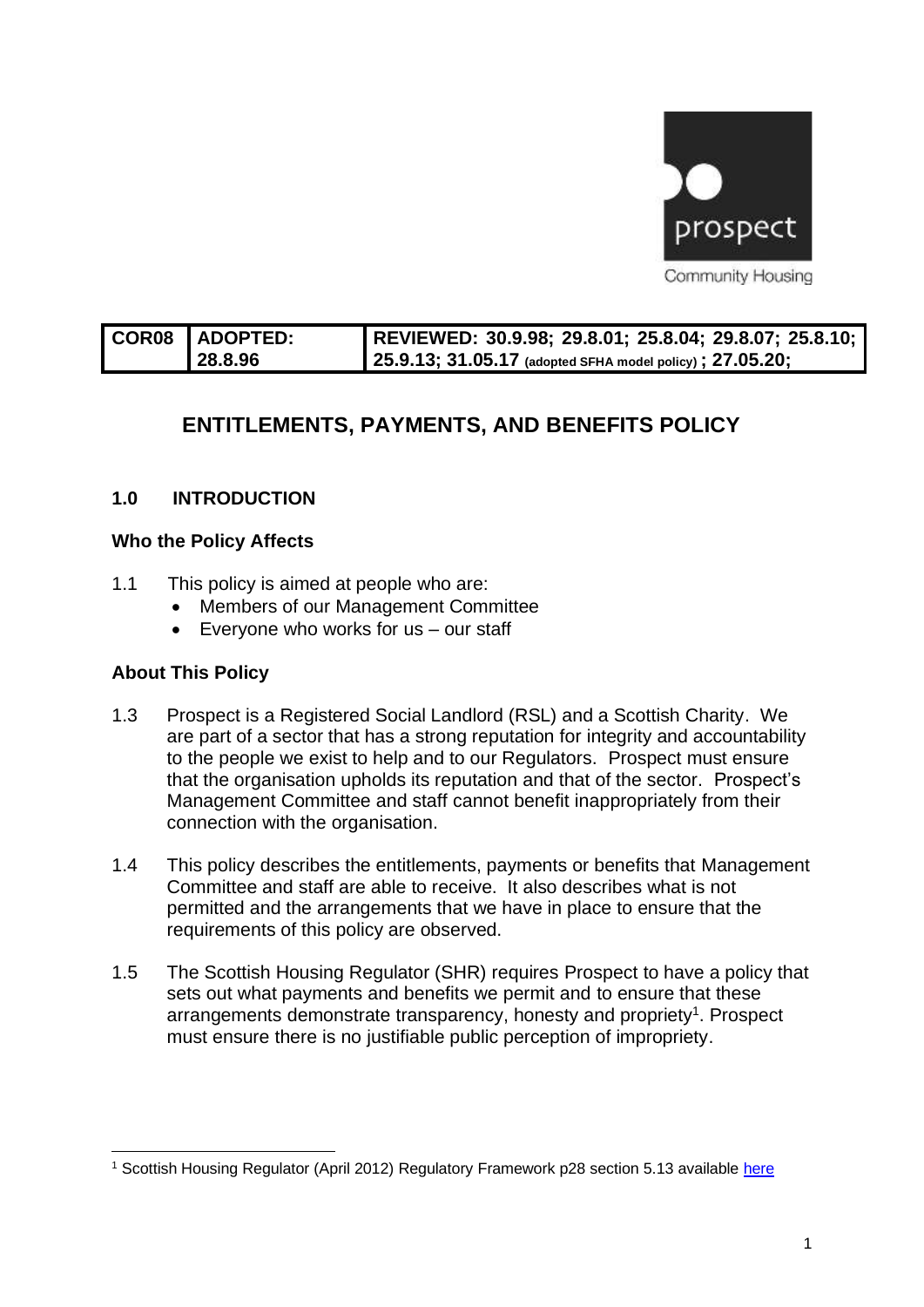- 1.6 As Prospect is a Scottish Charity, all of our Committee Members must also ensure that they comply with the Office of the Scottish Charity Regulator (OSCR) guidance to Charity Trustees<sup>2</sup> and charity legislation.
- 1.7 This Policy is intended to be a practical document that supports us in meeting all of the above requirements, ensuring that none of our Management Committee or staff benefits improperly or inappropriately from their involvement with us, but also that they are not unfairly disadvantaged. Prospect expects Management Committee and staff to act in good faith, and in applying the terms of the policy we will always take this into account.
- 1.8 All Management Committee and staff are affected by this policy and each individual is personally responsible for ensuring they are familiar with and comply with its terms.
- 1.9 At all times, Prospect expects a common-sense approach to be applied to the interpretation and application of this policy. If any member of Management Committee or staff are unsure about anything relating to benefits, payments or entitlements they should consult with the Chair or Director (if you are a member of the Management Committee) or with your line manager (if you are a member of staff).

# **What this Policy Covers**

- 1.10 This policy covers:
	- Managing Your Interests
		- o Registering and Declaring Interests
		- o Entitlements, Payments & Benefits
	- People Connected To You
		- o Who Else You Should Consider When Declaring Interests
		- o What You Should Consider
	- Use of Our Contractors/Suppliers By Our People

# **Other Relevant Polices**

- 1.11 The Code of Conduct is linked to this policy. Failure to comply with the terms of this policy will be regarded as a breach of the Code of Conduct.
- 1.12 Members of the Management Committee and staff are also required to be familiar with and observe the terms of Prospect's Preventing Bribery and Fraud policy. Prospect prohibits any attempt to induce the organisation or Management Committee and staff to offer preferential services or business terms and Prospect will at all times comply with the Bribery Act 2010.

<sup>&</sup>lt;sup>2</sup> Office of the Scottish Charity Regulator (Aug 2013) Guidance For Charity Trustees section 3 available [here](http://www.oscr.org.uk/media/1571/Guidance%20for%20Charity%20Trustees%20updated%20Sept%202010.pdf)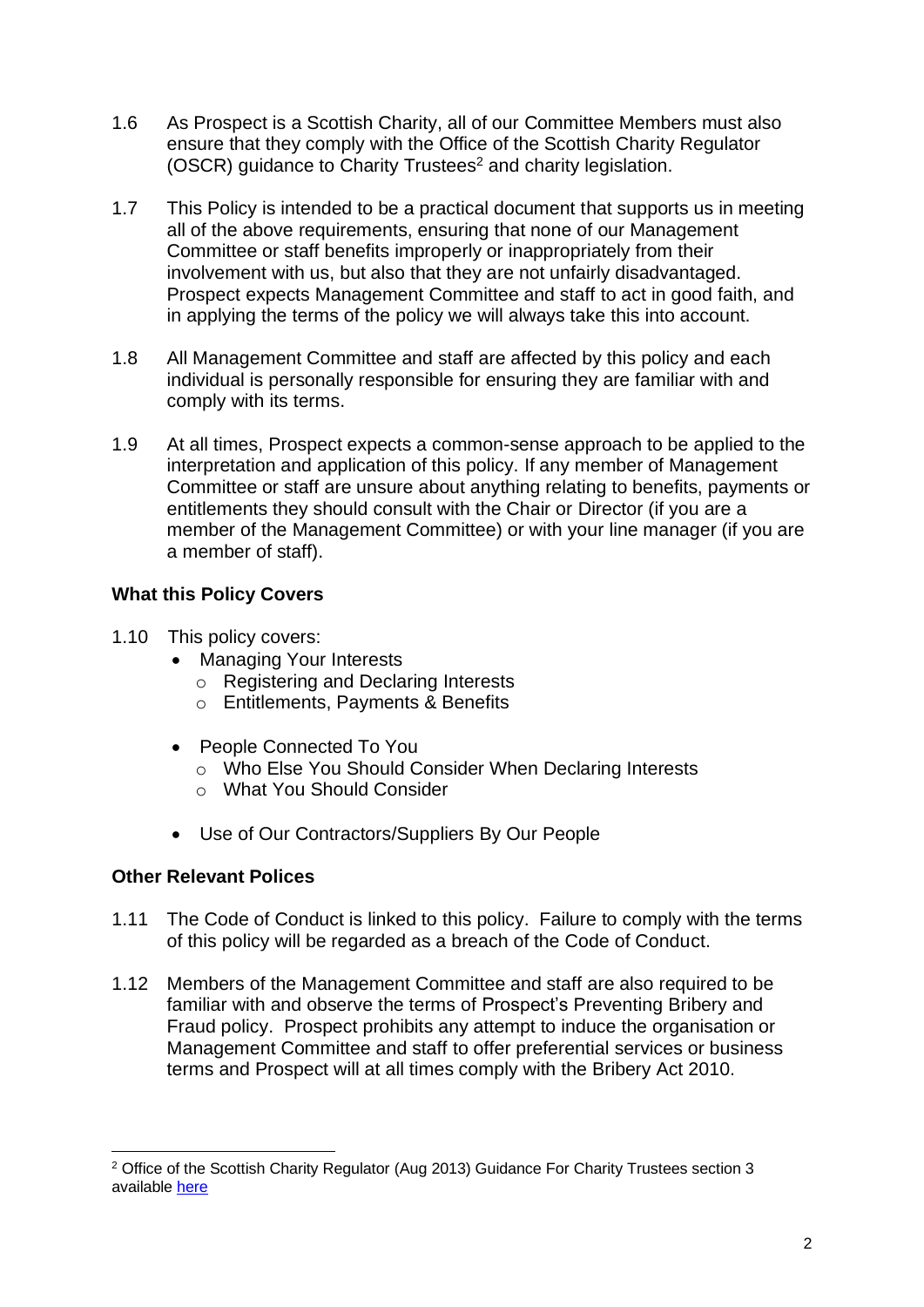- 1.13 Prospect's policies relating to the following are also relevant to this document and must be complied with at all times:
	- Allocations
	- Repairs and Improvements
	- Adaptations
	- Procurement
	- Training
	- Expenses
	- Recruitment
	- Sale of our Property
	- Decoration Allowances/Prizes

Please note that this list is not exhaustive and members of the Management Committee and staff are required to comply with all of our policies and procedures.

# **2.0 MANAGING YOUR INTERESTS**

### **Registering and Declaring Interests**

- 2.1 In order to protect Prospect's reputation and demonstrate that we conduct our affairs with openness, honesty and integrity, we maintain a Register of Interests. Management Committee and staff must record in this register any interests that they or someone connected to them (see Section 3) has which are relevant to Prospect's business. Individuals will be required to confirm annually that their entry is accurate and up to date.
- 2.2 Where a member of Management Committee or staff have an interest in any matter that is being discussed or considered at a meeting, they must declare their interest and play no part in the discussion; they must withdraw from any part of a meeting where the interest arises.
- 2.3 The Code of Conduct also contains a section on Declaring Interests that should be complied with at all times.
- 2.4 An annual report will be made to our Management Committee on the entitlements, payments, benefits that have been recorded in the Register.

### **Entitlements, Payments and Benefits**

- 2.5 Many of the interests Management Committee and staff will be required to declare can be classed as entitlements, payments or benefits.
- 2.6 Any member of Management Committee or staff could potentially be offered benefits over and above that to which they are contractually entitled, such as gifts or hospitality from external parties. Such offers would be as a direct result of them being involved with Prospect and cannot always be accepted. Prospect requires that any such offers are managed and recorded very carefully to ensure the highest levels of probity in our organisation. Our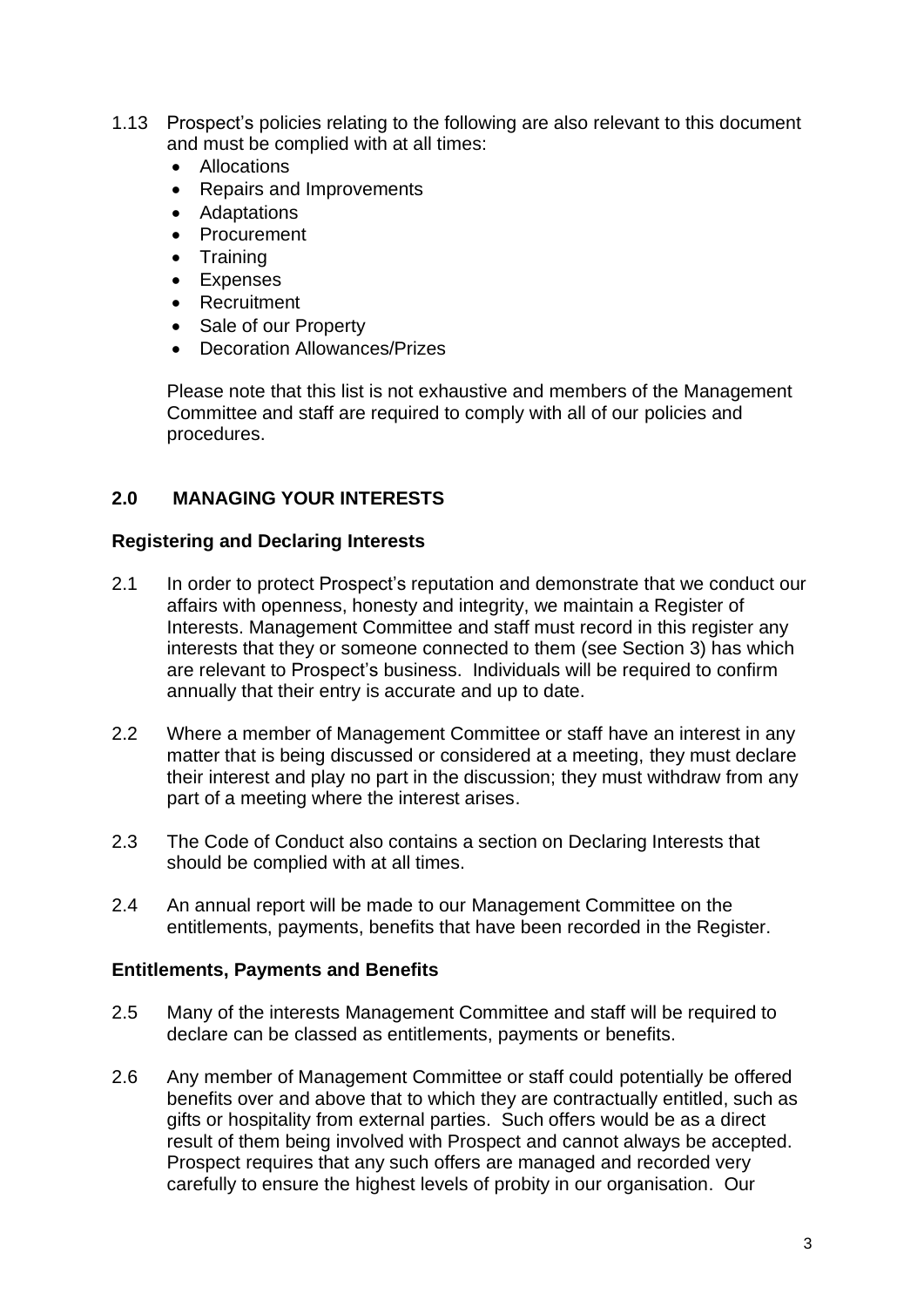Management Committee and staff should not benefit – or be seen to benefit – inappropriately from their involvement with us.

- 2.7 Apart from payments that our Management Committee and staff are entitled to by contract, statute or other agreement (e.g. salary, expenses), Prospect will only make a payment to, or accept a payment from, someone affected by this policy in exceptional circumstances. Appendix A explains the payments Prospect can and cannot make in more detail.
- 2.8 As Prospect contributes to the economy of the area we work in and we have commercial and business relationships with many different companies, contractors, suppliers and service providers, members of Management Committee and staff must ensure that Prospect is fully aware of any connection that they or someone they are close to (see section 3) has with any of these businesses or organisations.
- 2.9 Some entitlements, payments and benefits Prospect can never permit, and others we have additional requirements or conditions that must be met before we can permit.
- 2.10 Appendix A lists the entitlements, payments and benefits that fall under this policy, and states:
	- Which could be permitted by the organisation
	- Which will never be permitted by the organisation
	- Which you require to declare in the register of interests
	- Any other further requirements the organisation has before permitting

# **3.0 PEOPLE CONNECTED TO YOU**

### **Who Else You Should Consider When Declaring Interests**

- 3.1 Someone 'closely connected' to a member of Management Committee and staff includes family members and persons who might reasonably be regarded as similar to family members even where there is no relationship by birth or law.
- 3.2 As well as considering their own actions, members of Management Committee and staff must be aware of the potential risk created by the actions of people to whom they are closely connected. Who they should consider, and Prospect's expectations of them to identify and declare such actions are outlined in Table A on page 5.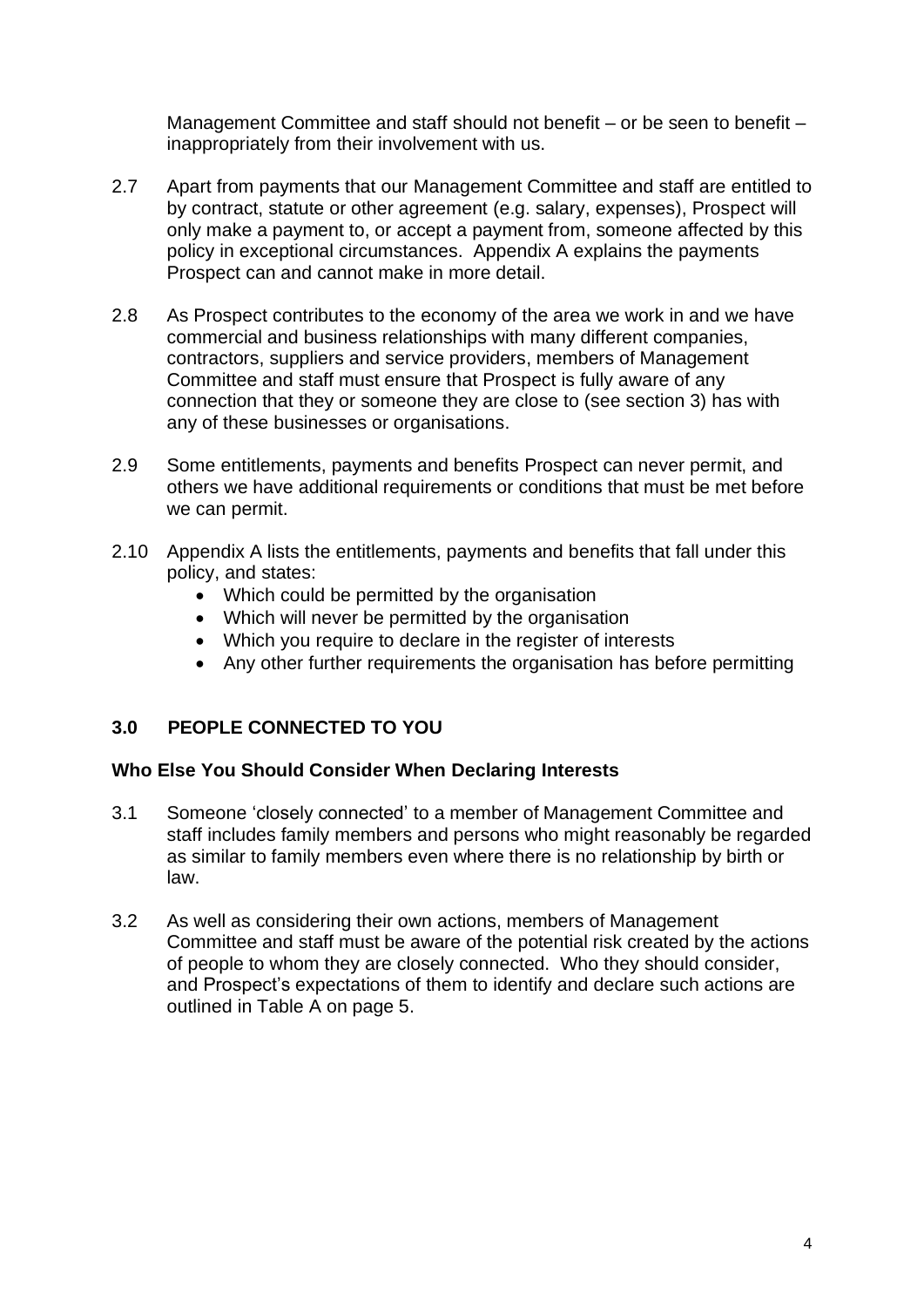### **Table A**

| anic A<br><b>Group</b>                                                                                                                                                                                                                                                                                                                                                                                                            | <b>Required Response</b>                                                                                                                                                                                                                                                                                                                                                                                                                                                                                                                                                                                                                                |
|-----------------------------------------------------------------------------------------------------------------------------------------------------------------------------------------------------------------------------------------------------------------------------------------------------------------------------------------------------------------------------------------------------------------------------------|---------------------------------------------------------------------------------------------------------------------------------------------------------------------------------------------------------------------------------------------------------------------------------------------------------------------------------------------------------------------------------------------------------------------------------------------------------------------------------------------------------------------------------------------------------------------------------------------------------------------------------------------------------|
| 1. Members of your household<br>This includes:<br>Anyone who normally lives as part<br>$\bullet$<br>of your household (whether related<br>to you or otherwise)<br>Those who are part of your<br>household but work or study away<br>from home                                                                                                                                                                                     | We expect you to be aware of and<br>declare any relevant actions of all people<br>in your household. You must take steps<br>to identify, declare and manage these.                                                                                                                                                                                                                                                                                                                                                                                                                                                                                      |
| 2. Partner, Relatives and friends<br>This includes:<br>Your partner (if not part of<br>household)<br>Your relatives and their partners<br>Your partner's close relatives (i.e.<br>$\bullet$<br>parent, child, brother or sister)<br>Your close friends<br>Anyone you are dependent upon<br>or who is dependent upon you<br>Acquaintances (such as<br>neighbours, someone you know<br>socially or business<br>contacts/associates) | Where you have a close connection and<br>are in regular contact with anyone within<br>this group, we expect you to be aware of<br>and declare any relevant actions. Under<br>these circumstances, you must take steps<br>to identify, declare and manage these<br>actions.<br>Where you do not have a close<br>connection and regular contact with<br>someone in this group, we do not expect<br>you to be aware of or to go to<br>unreasonable lengths to identify any<br>relevant actions. However, if you<br>happen to become aware of relevant<br>actions by such individuals, then these<br>should be declared and managed as<br>soon as possible. |

# **What You Need To Consider**

- 3.3 The following are the relevant actions /involvement by those to whom members of Management Committee and staff are closely connected that they should consider, declare and manage as per Prospect's expectations outlined in Table A:
	- A significant interest in a company or supplier that Prospect does business with. A significant interest means ownership (whole or part) or a substantial shareholding in a business that distributes profits, but does not include where an individual has shares in large companies such as banks, utility companies or national corporations, i.e. where owning shares would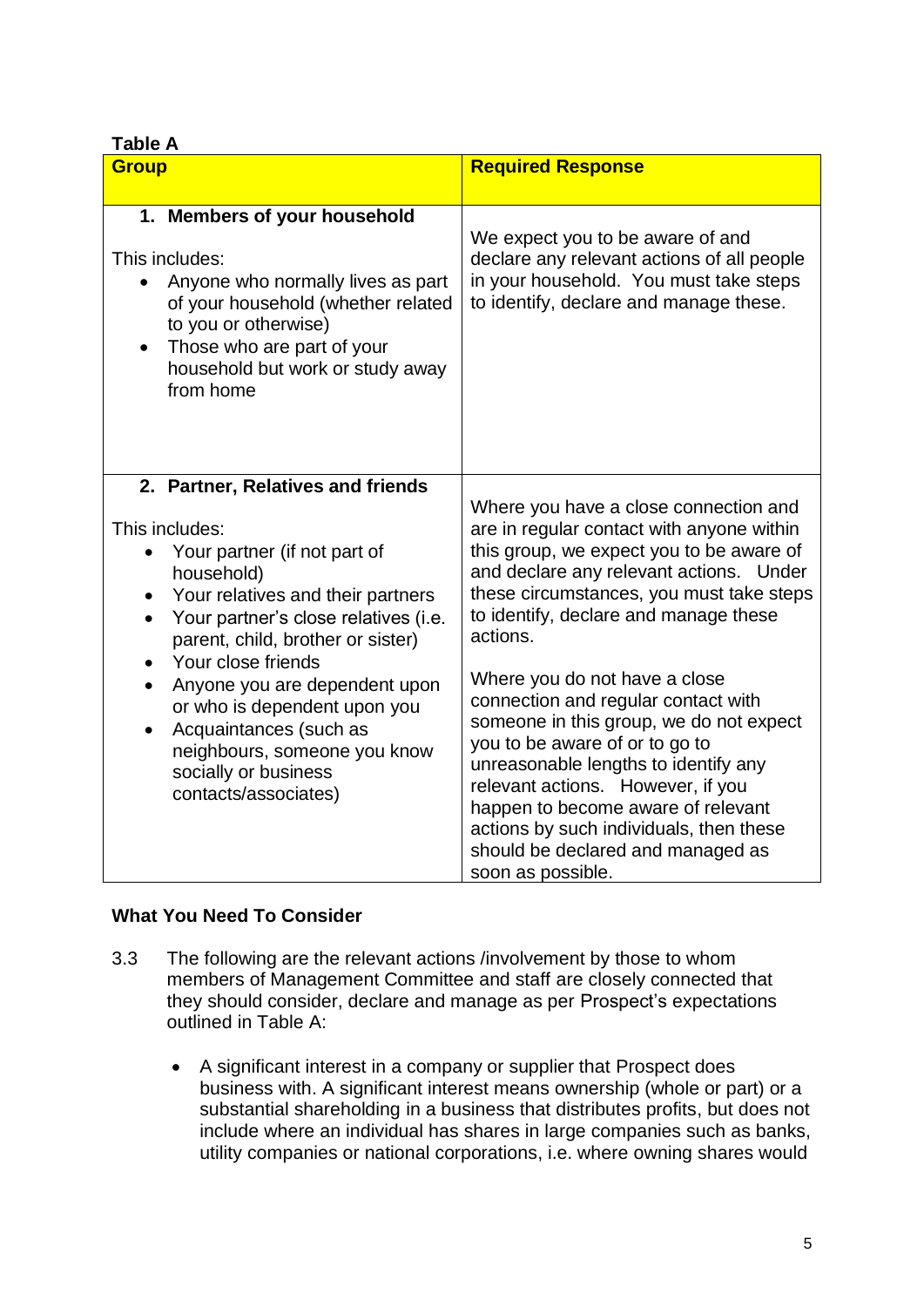not give the individual any significant influence over the activities of that organisation.

- Where the individual may benefit financially from a company with which Prospect does business.
- Involvement in the management of any company or supplier with which Prospect does business.
- Involvement in tendering for or the management of any contract for the provision of goods or services to Prospect.
- Application for employment with Prospect.
- Application to join Prospect's Management Committee or any of its subsidiaries.
- Application to be a tenant or service user of Prospect.
- If they are an existing tenant or service user of Prospect.

# **4.0 USE OF OUR CONTRACTORS & SUPPLIERS**

- 4.1 In order to help Prospect maintain our excellent reputation, where possible members of Management Committee and staff should avoid using Prospect's contractors/suppliers for their own personal purposes. Prospect have made a list available to all members of Management Committee and staff which outlines the contractors and suppliers that fall under the terms of this policy. This is updated and issued annually by the Corporate Services Officer.
- 4.2 Prospect recognises that there could be certain circumstances where it might not be possible for members of Management Committee and staff to avoid the use of all the contractors/suppliers on this list, such as where market conditions in the local area make it difficult to obtain a reasonable selection of potential contractors or suppliers. Under such circumstances members of Management Committee and staff could be permitted to use those contractors/suppliers, provided they are able to demonstrate that they received no preferential treatment in terms of price, quality or any other aspect of service delivery due to their involvement with Prospect.
- 4.3 Approval to use those contractors is at the discretion of the approving officer (in accordance with our scheme of delegation). In order to be granted approval, members of Management Committee and staff will be required to demonstrate that there is no reasonable alternative contractor/supplier providing the service required in their local area, and that they will receive no preferential treatment in terms of service or cost (which they will be required to demonstrate through quotations and receipts)
- 4.4 If members of Management Committee and staff are looking to purchase goods or services from any contractor/supplier on this list then they must make a declaration in the register outlining:
	- That they have received approval from the appropriate approving officer prior to the commencement of works
	- That they received no preferential treatment in terms of service or cost (which they will be required to demonstrate through quotations and receipts).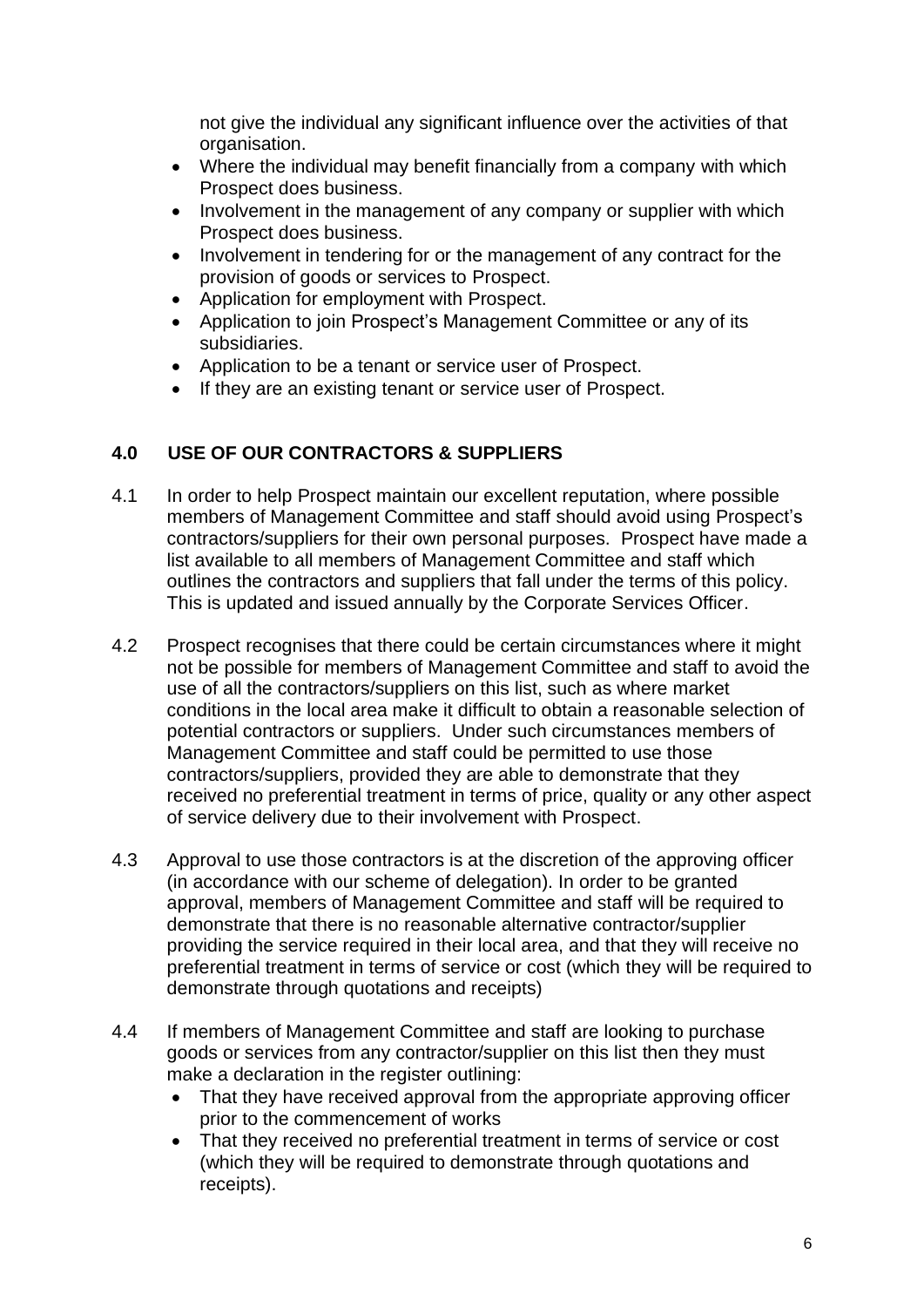- Where members of Management Committee and staff inadvertently use a contractor on the list in an emergency situation, they must notify the approving officer as quickly as possible thereafter and enter an appropriate declaration in the register.
- 4.5 Any contractor/supplier not included on the list can be used without the need for any declaration/further action. The list represents the majority of the contractors/suppliers that Prospect uses, but does not include any of our contractors/suppliers that:
	- Only provide services of a small value (e.g. local window cleaners or sandwich shops) or
	- Have such a large national or local standing that no favour could ever realistically be gained (e.g. utilities, BT, banks or national chains)
- 4.6 **Guidance for approving officer:** The approving officer is Prospect's Director. In making their decision the Director should consider the level of potential reputational risk or any potential conflicts of interest that may arise by granting approval and, if granting approval, consider the steps required to mitigate against future conflicts of interest, such as ensuring that the individual is not involved in any transactions with or decisions about the contractor/supplier in question on behalf of the organisation. The Director should maintain a clear audit trail of every approval to use any of Prospect's contractors listed. The total number of members of Management Committee and staff to use contractors and suppliers, including the reasons for approval, and confirmation that no advantage was gained due to an individual's role within the organisation should be formally reported annually to the Management Committee.

# **5.0 REVIEW**

- 5.1 Our Rules require the Management Committee to set our policy on payments and benefits and keep it under review. This policy has been approved by our Management Committee and is consistent with the requirements of Prospect's Codes of Conduct for Management Committee Members and for Staff. These Codes have been confirmed by the Scottish Housing Regulator as meeting their regulatory requirements.
- 5.2 The Director will remind Committee and staff members annually of their responsibilities under this policy, normally at the time of circulating the Declaration of Interests Form.
- 5.3 The Director is responsible for ensuring that the Payments & Benefits Register and the Gifts & Hospitality Register are kept up to date and are accurate.
- 5.4 The Director will ensure that an annual report on Gifts and Hospitality received is submitted to the Management Committee.
- 5.5 The Director will ensure that this policy is reviewed by the Management Committee at least every three years.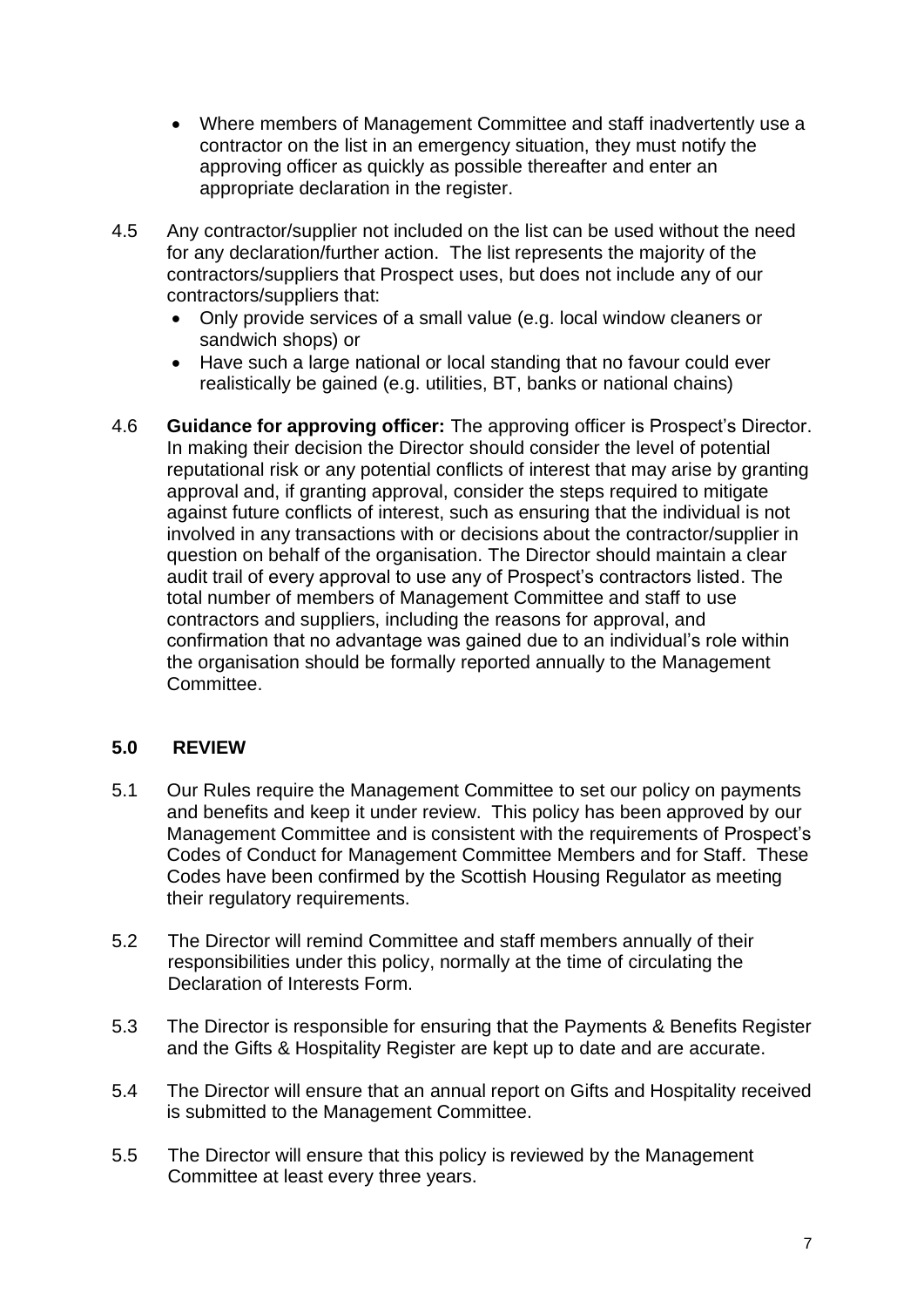Reviewed by the Management Committee on 27 May 2020

Next review due by: May 2023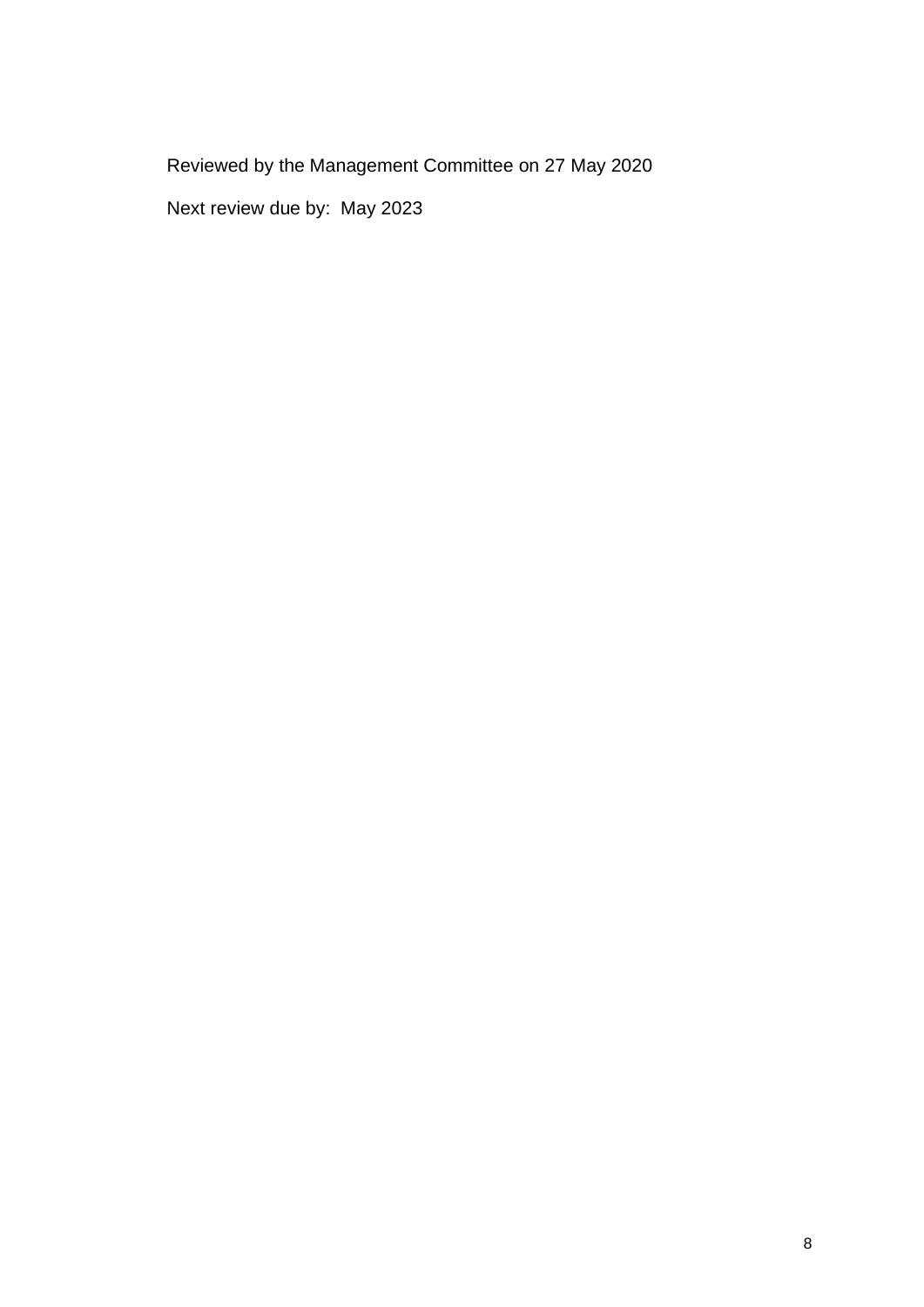# **Appendix A – Entitlements, Payments and Benefits**

| <b>EXAMPLE</b>                                                                                                                                                                                                                                                                                                                                                                                                                                                                                                                                                                                                                                                                | <b>CAN THIS BE</b><br><b>PERMITTED?</b> | <b>FURTHER ACTION NECESSARY BEFORE THIS WILL BE PERMITTED?</b>                                                                                                                                                                                                                                                            |
|-------------------------------------------------------------------------------------------------------------------------------------------------------------------------------------------------------------------------------------------------------------------------------------------------------------------------------------------------------------------------------------------------------------------------------------------------------------------------------------------------------------------------------------------------------------------------------------------------------------------------------------------------------------------------------|-----------------------------------------|---------------------------------------------------------------------------------------------------------------------------------------------------------------------------------------------------------------------------------------------------------------------------------------------------------------------------|
| HUMAN RESOURCES AND RECRUITMENT                                                                                                                                                                                                                                                                                                                                                                                                                                                                                                                                                                                                                                               |                                         |                                                                                                                                                                                                                                                                                                                           |
| All entitlements arising from your contract of employment with us<br>or one of our subsidiaries, including (but not restricted to):<br>Payment of salary to staff<br>access to car or travel loans or salary advances where<br>specified in the employment contract;<br>pension and/or private health care provided as part of<br>$\bullet$<br>the remuneration package;<br>performance related pay or bonus awarded in<br>$\bullet$<br>accordance with contractual terms;<br>books and equipment in connection with employment or<br>$\bullet$<br>training in accordance with agreed policies and/or<br>contractual terms<br>Reimbursement of professional fees<br>$\bullet$ | Yes                                     | Any entitlement in the terms of your contract is always permitted without the need<br>to record in the register of interests. There are Human Resource processes in<br>place for this purpose.                                                                                                                            |
| Payment to a member of the Management Committee for their<br>role as a Management Committee member, in accordance with<br>the terms of their letter of appointment                                                                                                                                                                                                                                                                                                                                                                                                                                                                                                            | <b>No</b>                               | This is not permitted.                                                                                                                                                                                                                                                                                                    |
| All payments made in accordance with the terms of our expenses<br>policy including:<br>payment of permitted out of pocket expenses<br>reimbursement of travel costs                                                                                                                                                                                                                                                                                                                                                                                                                                                                                                           | Yes                                     | Entitlements in connection with your role as a member of Management Committee<br>or staff are set out in our expenses policy are always permitted and do not need to<br>be declared provided claims are made in accordance with our procedures.                                                                           |
| Provision of a loan by the organisation to a member of<br>Management Committee or staff                                                                                                                                                                                                                                                                                                                                                                                                                                                                                                                                                                                       | <b>No</b>                               | This is not permitted unless in connection with the contractual terms of<br>employment. We cannot make any other loans to individuals.                                                                                                                                                                                    |
| Redundancy or Voluntary severance payment to an employee                                                                                                                                                                                                                                                                                                                                                                                                                                                                                                                                                                                                                      | Yes                                     | We can make redundancy payments to an employee in line with terms their<br>contract<br>Or<br>We can make a voluntary severance payment to an employee which is outside the<br>terms of their contract of employment provided:<br>It arises directly from a decision to terminate the employee's contract of<br>employment |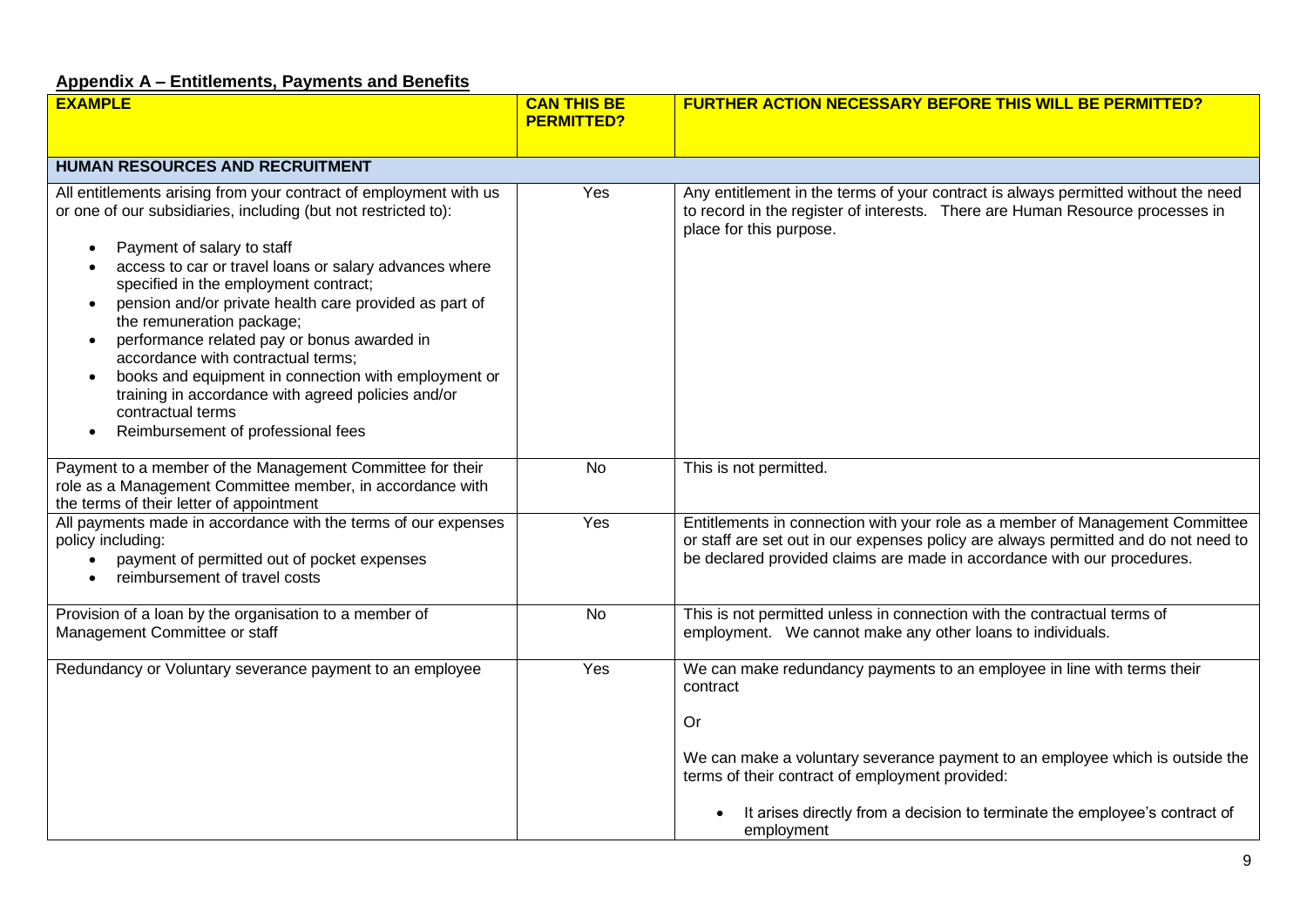| <b>EXAMPLE</b>                                                                                                                                                                                              | <b>CAN THIS BE</b><br><b>PERMITTED?</b> | <b>FURTHER ACTION NECESSARY BEFORE THIS WILL BE PERMITTED?</b>                                                                                                                                                                                                                                                                                                                                                                                                                                                                                                                                                                 |
|-------------------------------------------------------------------------------------------------------------------------------------------------------------------------------------------------------------|-----------------------------------------|--------------------------------------------------------------------------------------------------------------------------------------------------------------------------------------------------------------------------------------------------------------------------------------------------------------------------------------------------------------------------------------------------------------------------------------------------------------------------------------------------------------------------------------------------------------------------------------------------------------------------------|
|                                                                                                                                                                                                             |                                         | Payment is approved by the Management Committee<br>That the total sum of the non-contractual payment and benefit does not<br>exceed, in the opinion of our employment adviser, the total cost of a<br>successful application by the employee to a Court or Tribunal (including<br>the likely level of compensation that might be awarded by a court or<br>tribunal and associated costs to the organisation to participate in the<br>tribunal)<br>Payment does not exceed the equivalent of one year's salary for the<br>employee<br>That this payment is instead of (rather than additional to) any redundancy<br>entitlement |
| An offer of employment (temporary or permanent) to someone<br>who is closely connected to a member of staff                                                                                                 | Yes                                     | This is permitted as long as:<br>• There has been an open recruitment exercise in accordance with our<br>policy that you have not played any part in and<br>You have no direct or indirect line management or supervision<br>responsibility for the post and<br>The offer of employment complies with our policy and is approved by the<br>Director and<br>The member of staff records their connection to the successful applicant<br>in the register within five days of their acceptance of the offer.                                                                                                                      |
| The offer of employment to someone who is, or has been in the<br>last twelve months, a member of our Management Committee or<br>to anyone who is closely related to a member of the Management<br>Committee | <b>No</b>                               | This cannot be permitted.                                                                                                                                                                                                                                                                                                                                                                                                                                                                                                                                                                                                      |
| Appointment of one of our staff members to the Management<br>Committee                                                                                                                                      | <b>No</b>                               | This cannot be permitted.                                                                                                                                                                                                                                                                                                                                                                                                                                                                                                                                                                                                      |
| Nominations to join the Management Committee from people who<br>are connected to a serving member                                                                                                           | <b>No</b>                               | This cannot be permitted.                                                                                                                                                                                                                                                                                                                                                                                                                                                                                                                                                                                                      |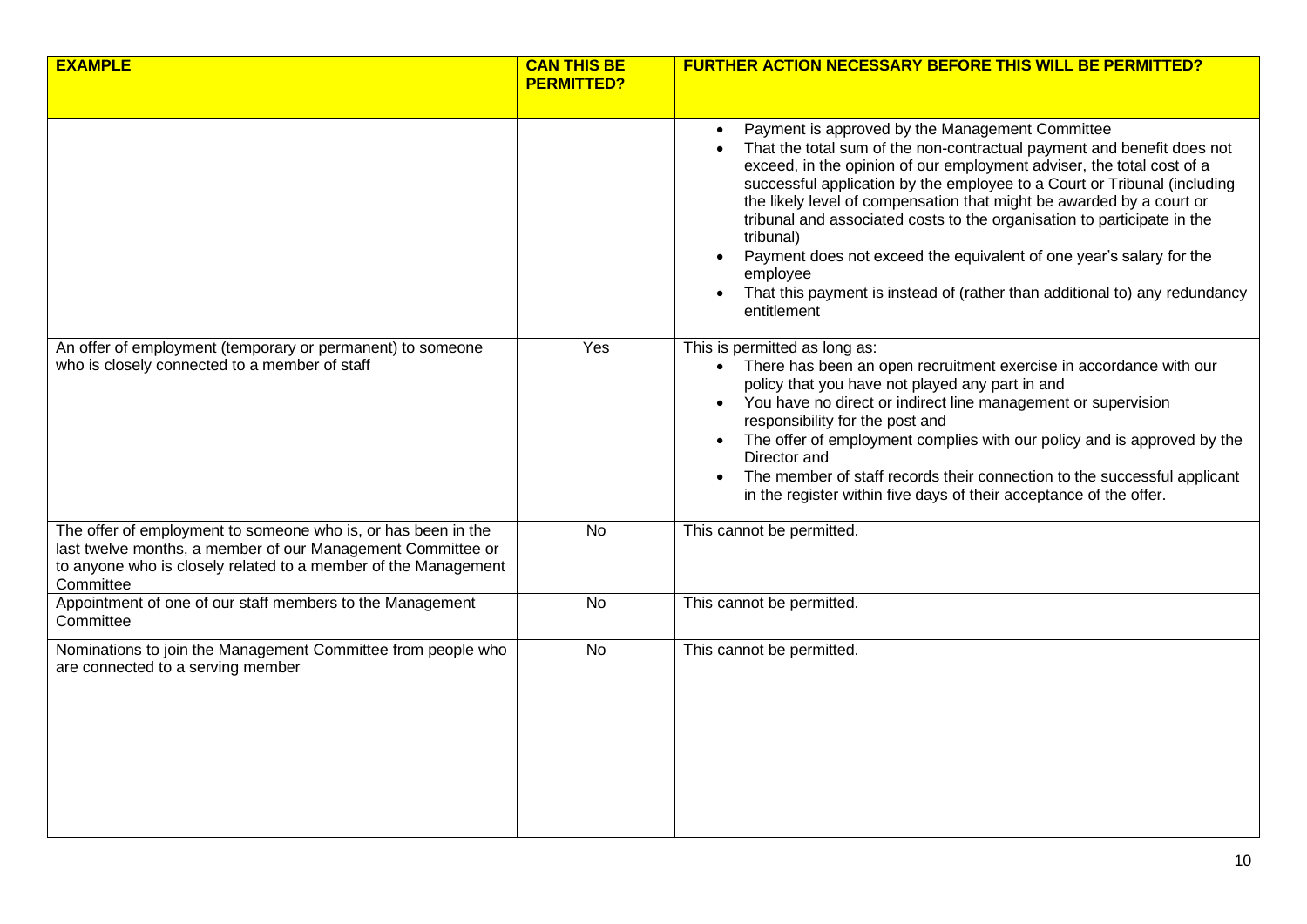| <b>EXAMPLE</b>                                                                                                                                                                                                    | <b>CAN THIS BE</b><br><b>PERMITTED?</b> | <b>FURTHER ACTION NECESSARY BEFORE THIS WILL BE PERMITTED?</b>                                                                                                                                                                                                                                                                                                                                                                                                                                                                                                           |
|-------------------------------------------------------------------------------------------------------------------------------------------------------------------------------------------------------------------|-----------------------------------------|--------------------------------------------------------------------------------------------------------------------------------------------------------------------------------------------------------------------------------------------------------------------------------------------------------------------------------------------------------------------------------------------------------------------------------------------------------------------------------------------------------------------------------------------------------------------------|
| <b>OUR PEOPLE AS TENANTS OR SERVICE USERS</b>                                                                                                                                                                     |                                         |                                                                                                                                                                                                                                                                                                                                                                                                                                                                                                                                                                          |
| The offer of a tenancy or lease in one of our or any of our<br>subsidiaries' properties to a member of Management Committee<br>or staff or to someone closely connected to them.                                  | Yes                                     | This is permitted as long as<br>it is in accordance with our published allocations policy and<br>$\bullet$<br>Neither the applicant or anyone connected to the applicant is involved in<br>any way or in any part of the allocation process and<br>The offer is approved by the Management Committee in advance and<br>The tenancy is recorded as an interest in the appropriate register within<br>five days of the tenancy commencing                                                                                                                                  |
| Where a member of Management Committee or staff (or<br>someone connected to them) is a tenant and receives a repair,<br>improvement or adaptation to their home                                                   | Yes                                     | Repairs carried out in accordance with our policy do not need to be recorded.<br>Adaptations must comply with our policy and follow the normal approval process.<br>The adaptation should be recorded in the register of interests within five days of<br>approval.<br>Improvements must be carried out as part of an approved programme and in<br>accordance with our policy. The person affected should declare their interest<br>if/when the programme is being discussed and the improvement recorded in the<br>register of interests within five days of completion |
| Where a member of Management Committee or staff (or<br>someone connected to them) is a tenant and receives payment of<br>a decoration allowance, tenant reward/incentive as part of an<br>agreed scheme or prize. | Yes                                     | Payment of decoration allowances or incentive/reward payments must be<br>made in accordance with our policies and procedures and recorded in the register<br>within five days of receipt.<br>Prizes or awards in competitions open to all tenants in the same community (e.g.<br>garden competitions) can only be given if the selection process for giving the<br>award/prize has been carried out by someone who is independent. Receipt of the<br>award and the circumstances surrounding it must be recorded in the register within<br>five days of receipt.         |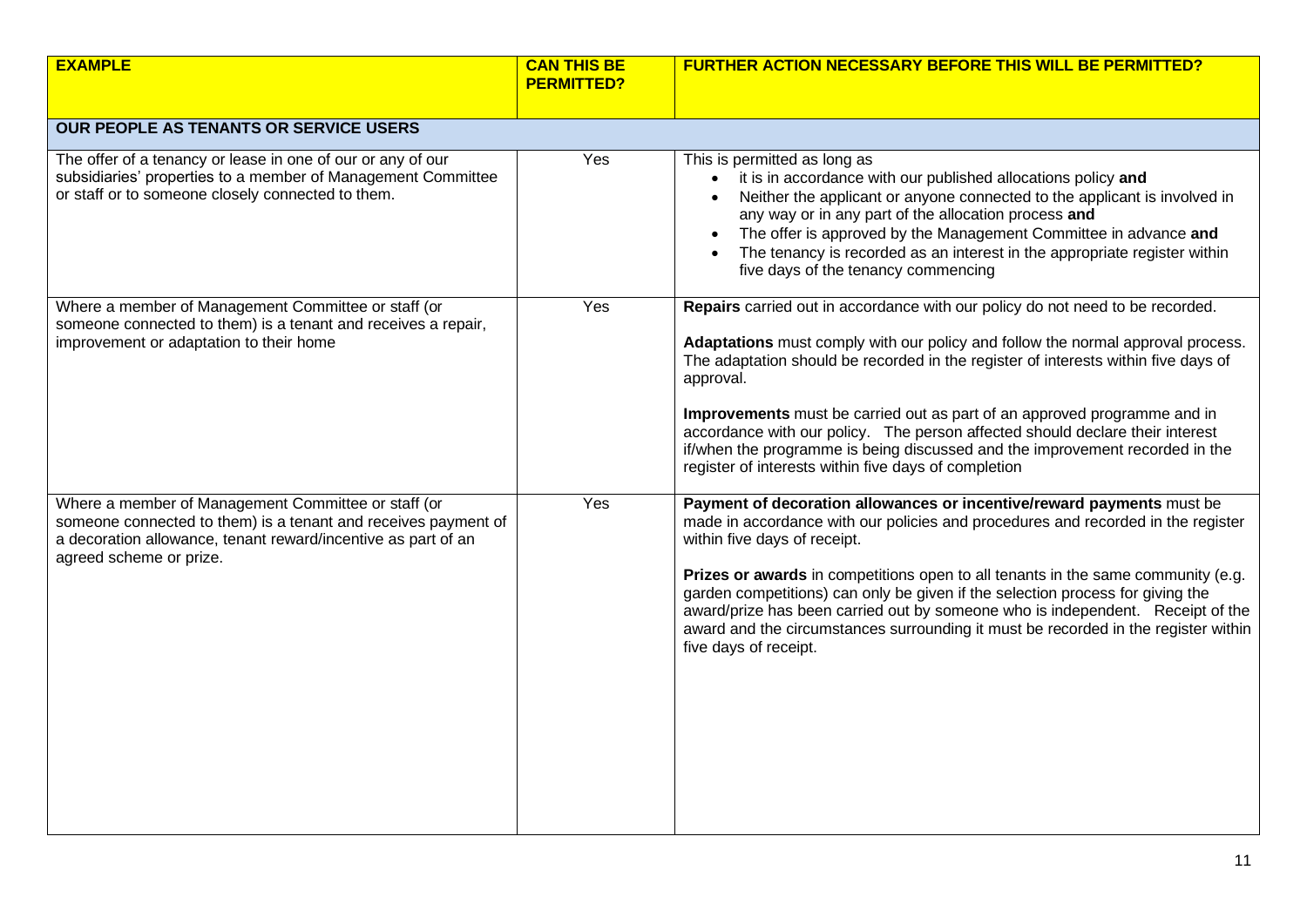| <b>EXAMPLE</b>                                                                                                                                                                                                                                                 | <b>CAN THIS BE</b><br><b>PERMITTED?</b> | <b>FURTHER ACTION NECESSARY BEFORE THIS WILL BE PERMITTED?</b>                                                                                                                                                                                                                                                                                                                                                                                                                                                                                                                                                                                                                                                                                                                                                                                                                                                                                                                                                                                                                                                                      |
|----------------------------------------------------------------------------------------------------------------------------------------------------------------------------------------------------------------------------------------------------------------|-----------------------------------------|-------------------------------------------------------------------------------------------------------------------------------------------------------------------------------------------------------------------------------------------------------------------------------------------------------------------------------------------------------------------------------------------------------------------------------------------------------------------------------------------------------------------------------------------------------------------------------------------------------------------------------------------------------------------------------------------------------------------------------------------------------------------------------------------------------------------------------------------------------------------------------------------------------------------------------------------------------------------------------------------------------------------------------------------------------------------------------------------------------------------------------------|
| <b>TRAINING AND EVENTS</b>                                                                                                                                                                                                                                     |                                         |                                                                                                                                                                                                                                                                                                                                                                                                                                                                                                                                                                                                                                                                                                                                                                                                                                                                                                                                                                                                                                                                                                                                     |
| Attendance at training events or seminars (e.g. SFHA<br>Conferences) or openings/similar events hosted by other RSLs                                                                                                                                           | Yes                                     | There is no requirement to declare and record in the register of interests.                                                                                                                                                                                                                                                                                                                                                                                                                                                                                                                                                                                                                                                                                                                                                                                                                                                                                                                                                                                                                                                         |
| The organisation paying for accommodation in connection with<br>attendance at relevant conferences or events that a member of<br>Management Committee or staff is attending on behalf of or in<br>connection with their role with Prospect or our subsidiaries | Yes                                     | Accommodation that is part of a conference or training package does not need to<br>be recorded in the register, but attendance will be recorded on the relevant<br>individual training plan.<br>Residential conferences are important in ensuring that members of Management<br>Committee or staff have the necessary skills, knowledge and experience to make<br>an effective contribution to our activities.                                                                                                                                                                                                                                                                                                                                                                                                                                                                                                                                                                                                                                                                                                                      |
| Attendance by members of Management Committee or staff at<br>events to mark awards, achievements or other significant<br>milestones relevant to our business.                                                                                                  | Yes (where not<br>exceeding £500)       | The Director must approve attendance prior to committing to attend, and will only<br>do so if:<br>The organisation or a member of Management Committee or staff<br>$\bullet$<br>(because of their role with us) has been nominated for an award; or<br>attendance is in recognition of achievement of or in pursuit of appropriate<br>business development; or<br>we can demonstrate that attendance or participation is directly related to<br>furthering Prospect's aims and objectives.<br>Where Prospect asks a member of Management Committee or staff to represent<br>us at such an event, this should be recorded in the register along with any<br>associated costs (including travel, accommodation and the costs of attendance at<br>the event) within five days of attendance.<br>The total cost should not exceed £500 per person and Prospect will, where<br>possible, make all arrangements in advance.<br>Where costs would exceed £500, you will not be permitted to attend unless there<br>is a clear, viable business case for attending. In such a case, specific approval of<br>the Director would be required. |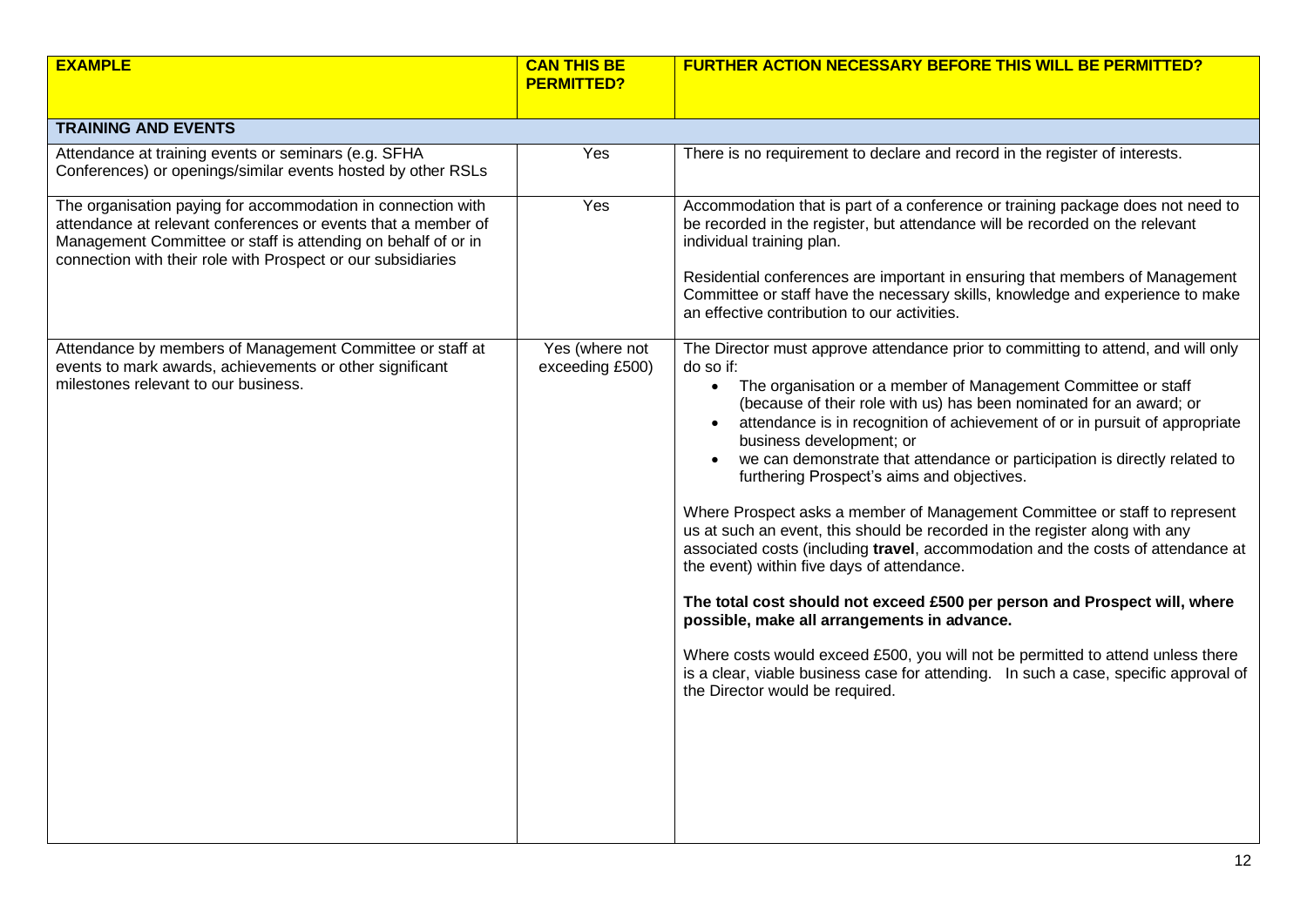| <b>EXAMPLE</b>                                                                                                                                                                   | <b>CAN THIS BE</b><br><b>PERMITTED?</b>        | <b>FURTHER ACTION NECESSARY BEFORE THIS WILL BE PERMITTED?</b>                                                                                                                                                                                                                                                                                                                                                                                                                                                                                                                                                                                                                                                                                                                                                                                                                                                                                                                              |
|----------------------------------------------------------------------------------------------------------------------------------------------------------------------------------|------------------------------------------------|---------------------------------------------------------------------------------------------------------------------------------------------------------------------------------------------------------------------------------------------------------------------------------------------------------------------------------------------------------------------------------------------------------------------------------------------------------------------------------------------------------------------------------------------------------------------------------------------------------------------------------------------------------------------------------------------------------------------------------------------------------------------------------------------------------------------------------------------------------------------------------------------------------------------------------------------------------------------------------------------|
|                                                                                                                                                                                  |                                                |                                                                                                                                                                                                                                                                                                                                                                                                                                                                                                                                                                                                                                                                                                                                                                                                                                                                                                                                                                                             |
| <b>GIFTS AND HOSPITALITY</b>                                                                                                                                                     |                                                |                                                                                                                                                                                                                                                                                                                                                                                                                                                                                                                                                                                                                                                                                                                                                                                                                                                                                                                                                                                             |
| Gifts received from tenants and external sources                                                                                                                                 | Yes (not exceeding<br>a value of £50)          | Small gifts (e.g. a box of chocolates, pens, folders, paperweights) can be accepted<br>if:<br>the value does not exceed £50<br>$\bullet$<br>you do not receive more than one such gift from the same source in a 12<br>month period<br>you record receipt of the gift in the register<br>You should not normally accept other gifts and should decline any gifts with a<br>value of more than £50 unless to do so would cause offence or otherwise damage<br>our reputation. In these cases you must:<br>• Advise the donor that the gift will be donated to charity or will form part of<br>our annual charity fund raising activities<br>Record the gift and the action taken in the register within five days<br>$\bullet$<br>You should not regularly accept gifts from the same source and never more than<br>once from the same source within a 12 month period.<br>You should also record any offers that you decline and the reasons for this, in the<br>register within five days. |
| Gifts given from us to a member of Management Committee or<br>staff or received by a member of Management Committee or staff<br>from external sources to mark special occasions. | Yes (not exceeding<br>a value of £50)          | Gifts from the organisation to a member of Management Committee or staff can be<br>permitted in cases such as a compassionate event.<br>These must be recorded in the relevant register and the value of such gifts will not<br>normally exceed £50.<br>Please note, that this does not include collections by a member of Management<br>Committee or staff using their own personal funds to mark special occasions.<br>These are always permitted with no requirement to declare.                                                                                                                                                                                                                                                                                                                                                                                                                                                                                                         |
| Hospitality associated with Prospect's business and that of our<br>partners                                                                                                      | Yes (when not<br>exceeding a value<br>of £100) | Modest hospitality, such as a sandwich lunch or networking event, is permitted<br>and does not need to be recorded<br>All other hospitality up to a value of £100 is permitted but must be recorded in the<br>register, along with an estimation of the value of hospitality received, within five<br>days of attendance.<br>You should not accept invitations with a value that is greater than £100,<br>unless you have prior approval from the Director.                                                                                                                                                                                                                                                                                                                                                                                                                                                                                                                                 |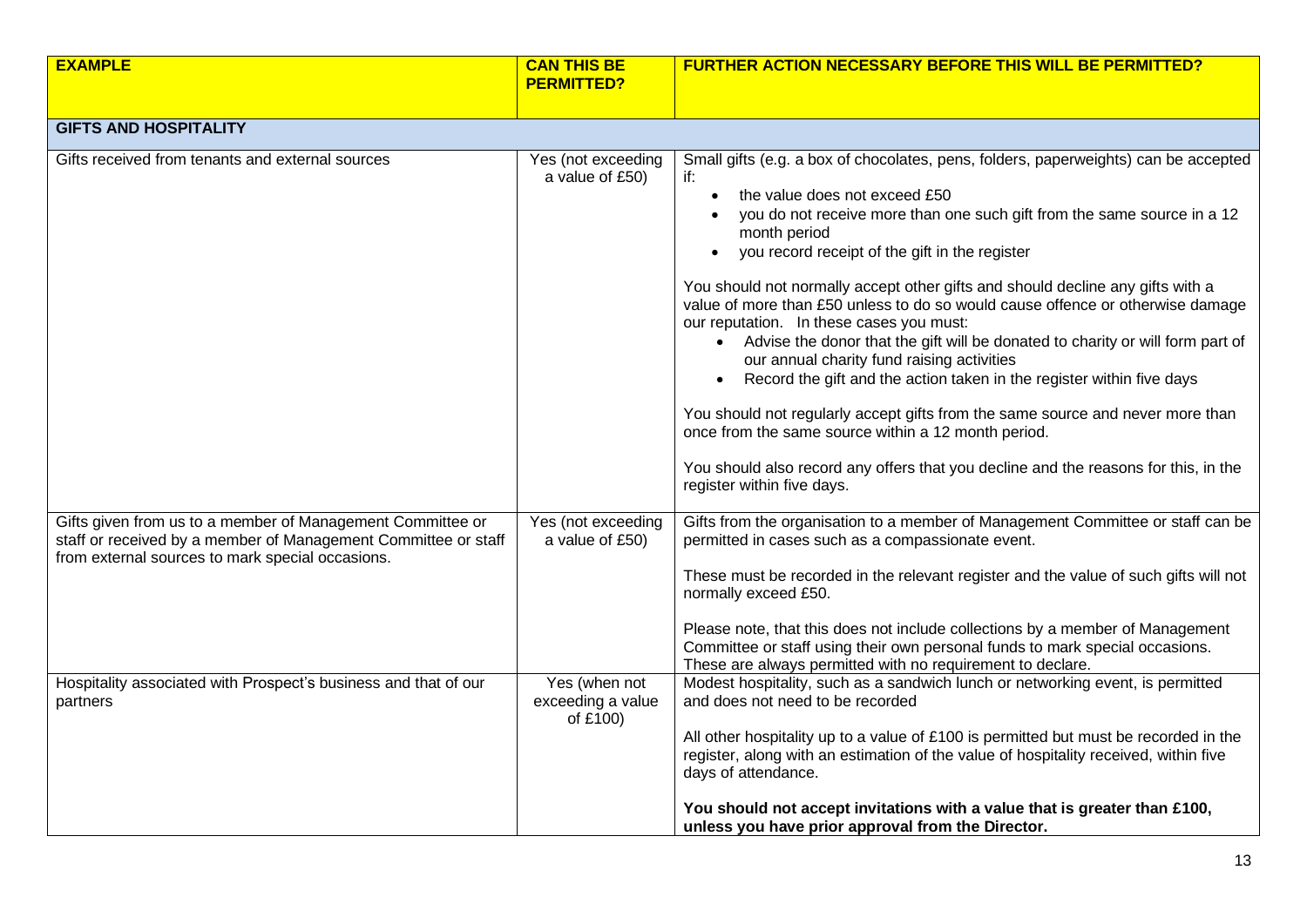| <b>EXAMPLE</b>                                                                                                                                                                                                      | <b>CAN THIS BE</b><br><b>PERMITTED?</b> | <b>FURTHER ACTION NECESSARY BEFORE THIS WILL BE PERMITTED?</b>                                                                                                                                                                                                                                                                                                                                                                                                                                                                                                                                            |
|---------------------------------------------------------------------------------------------------------------------------------------------------------------------------------------------------------------------|-----------------------------------------|-----------------------------------------------------------------------------------------------------------------------------------------------------------------------------------------------------------------------------------------------------------------------------------------------------------------------------------------------------------------------------------------------------------------------------------------------------------------------------------------------------------------------------------------------------------------------------------------------------------|
|                                                                                                                                                                                                                     |                                         |                                                                                                                                                                                                                                                                                                                                                                                                                                                                                                                                                                                                           |
| A member of Management Committee or staff seeking donations<br>from our contractors/suppliers when fundraising for charity                                                                                          | Yes                                     | This is permitted provided:<br>Approval is gained from the Director prior to making any approach<br>Any donations received are recorded in the register                                                                                                                                                                                                                                                                                                                                                                                                                                                   |
|                                                                                                                                                                                                                     |                                         | We recognise our social responsibility and promote charity fundraising by the<br>organisation and members of Management Committee or staff. We have a<br>separate policy that sets out our approach to supporting other charities.                                                                                                                                                                                                                                                                                                                                                                        |
| <b>PROCURING GOODS/SERVICES</b>                                                                                                                                                                                     |                                         |                                                                                                                                                                                                                                                                                                                                                                                                                                                                                                                                                                                                           |
| Sale of Prospect's interest (whole or part) in a property to<br>someone affected by this policy via LIFT, HomeBuy; Help to Buy,<br>Mortgage to Rent or other LCHO scheme                                            | Yes                                     | This is permitted, provided:<br>Our policy and procedures are followed<br>The prospective purchaser should play no part in the processing of the<br>transaction by the organisation<br>It is declared and recorded in the register within five days of the missives<br>being concluded confirming the process followed.                                                                                                                                                                                                                                                                                   |
| Prospect entering into a contract with an organisation where a<br>member of Management Committee or staff, or someone<br>connected to them, has significant control.                                                | No (in almost all<br>cases)             | This is not permitted in almost all circumstances. Prospect could only consider<br>this where:<br>The person affected by this policy is not involved in any part of the<br>procurement process or decision<br>• The appointment is approved by the Management Committee which is<br>satisfied that the appointment is reasonable in the circumstances<br>There is no reasonable alternative (e.g. because of geography or the<br>specialist nature of the goods/services)<br>In such rare circumstances, the appointment would be recorded in the register<br>along with details of the process followed. |
| The purchase of land or other assets from anyone who is, or has<br>been in the last twelve months, a member of Management<br>Committee or staff or who is connected to a member of<br>Management Committee or staff | No (in almost all<br>cases)             | This cannot be permitted in almost all cases.<br>The only exception would be if you were referred to us under the Scottish<br>Government's Mortgage to Rent scheme, where this would be permitted provided:<br>Our policy and procedures are followed<br>The prospective seller plays no part in the decision to purchase the<br>property or the processing of the transaction by the organisation<br>• It is declared and recorded in the register within five days upon conclusion                                                                                                                      |
| The purchase of goods/services from Prospect's<br>suppliers/contractors by a member of Management Committee or<br>staff                                                                                             | Yes                                     | This should normally be avoided, and will only be potentially permitted if the<br>procedure identified in Section 4 is followed                                                                                                                                                                                                                                                                                                                                                                                                                                                                           |